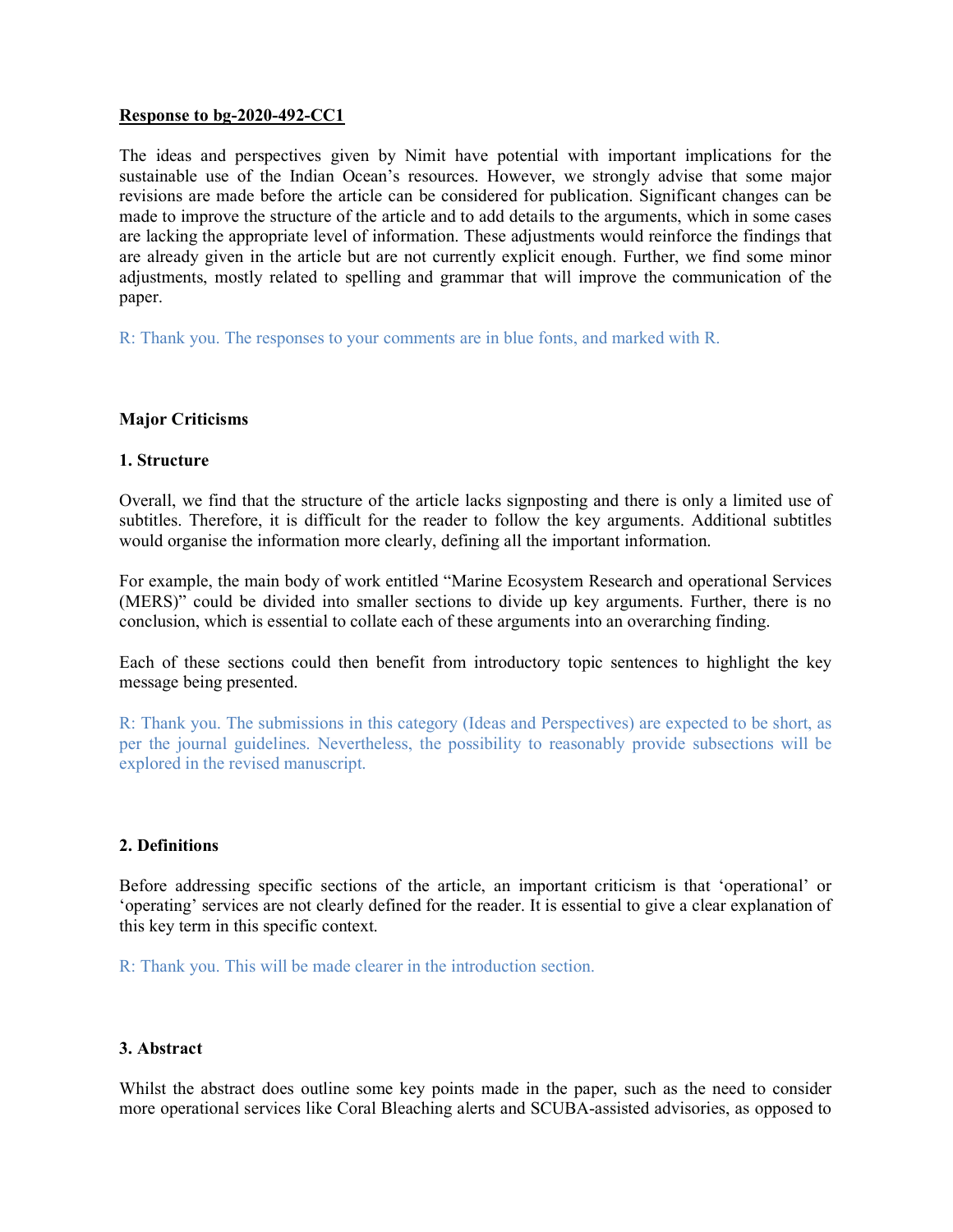only fishery information, it does not include key information that we would usually expect from an Abstract. Firstly, the abstract states that the paper will be a review. However, the main results or concluding arguments from such a review are not presented. The purpose and aims of the paper should be more explicit and subsequently the results to these aims must also be made clear. Secondly, whilst some background information is given, the abstract does not allude to the rationale of the paper and the importance of the findings, which we would argue are fundamental to supporting the perspective being presented. A clearer progression from background information, purpose and review to a conclusion would clarify why new operational services should be considered. Thirdly, a handful of examples of issues are presented in the abstract, the significance of the selected examples are unjustified and it is unclear on reading the paper what the major issues and minor issues are.

R: Thank you for pointing out the word 'review' that created the confusion. The same will be avoided in the revised manuscript. The manuscript type is 'Ideas and Perspectives' and the abstract has been prepared to suit the same.

#### 4. Introduction

The introduction contains a lot of important information. Unfortunately, the significance of these statements are somewhat lost due to poor structure. Like the abstract, improving the structure of the Introduction would give the arguments presented in this perspective a more explicit motive. Specifically, we would recommend that the introduction follows an inverted pyramid structure; starting with widely applicable background and contextual information and ending with more specific and narrowly targeted points. This structure will guide the argument and emphasize the importance of this perspective and inform the reader of the scope, which we also find should be more explicit. For example, the introduction already begins with the wider context of the Indian Ocean, mentioning population growth, highlighting how many lives depend on the resources of the IO and addressing the multiple cultures that inhabit IOR countries. Further detail could be given here as it would be interesting to explore the specific differences between the populations that inhabit IOR countries and use the IO. In addition, more detail should be given to the specific threats that target marine ecosystems, to highlight the specific issues that need to be overcome for the sustainable and equal use of the IO. Together, these added details would enable the reader to understand to what extent impacts in the IO affect people's everyday lives and therefore the importance of the perspective.

The introduction could also include introductory information about the current environmental and ecological conditions of the IO. Whilst the introduction states that the IO is poorly studied and there is little information available, existing literature should still be outlined. For example, details on other uses of the IO rather than fishing like the extent of tourism. Or published information on the threats specific to the IO like evidence of coral bleaching events. Perhaps fundamental facts like the climatic cycles, weather and temperature changes, salinity or nutrient information, to highlight both the physical as well as a social factors that make the IO unique from other oceans. Again, this information would highlight why advocating sustainable use of the IO is so important.

If the preceding information is considered, this final recommendation may not be necessary as they will be implied: we suggest explicitly outlining your research question or purpose.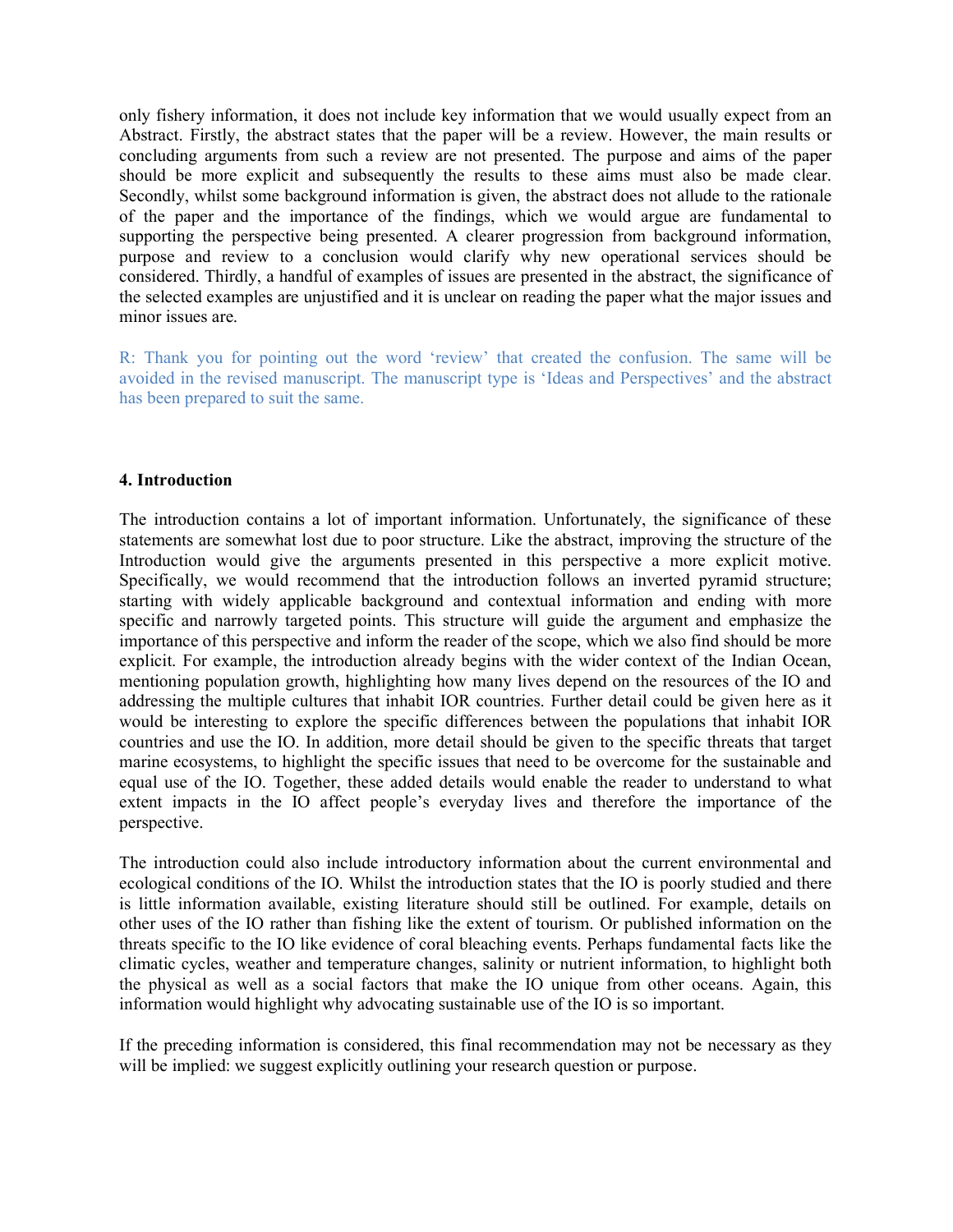Finally, the hypotheses state that "the best possible approach to win the community attention (and to invoke the responsible ownership of resources) is to engage the communities with the operational ecosystem related services" and it is unclear how the rest of the article proves or disproves this hypothesis. Although there are a few mentions of how communities can get involved with operational services, a separate paragraph or section to explain the outcomes for this hypothesis would clarify the findings.

Usually we would expect to see a brief section to summarise the methodology next. This does not need to be extensive but as this paper explicitly states that it is a review, how the review was conducted needs acknowledgement. For example, how were the papers selected for review? Was it systematic?

R: As aforementioned, apologies for the confusion created due to the word review. This manuscript follows the guidelines of an 'Ideas and Perspectives' type of submission, abiding to which attempt will be made to incorporate your suggestions in the revision.

# 5. Marine Ecosystem Research and operational Services (MERS)

The main section of the work could be improved by adding more details and relevant information to the arguments. For example, the use of satellites is covered in depth, however there is little information to explore how they can or have been used as an operational service. Developing the application of these tools is more appropriate for the hypothesis in question. Similarly, the main section of work tends to focus on technologies and problems for the Indian Ocean. Instead, the main focus should be on specific operational services and why they are important, followed by what kind of data/ technology is required to put this operational service into action. Simply put - your recommendations. For example, rather than focussing on the problem of plastic pollution, the focus should be on the operational service of plastic detection, why it is necessary and how it can be achieved.

A critique is developed against the lack of information available for the Indian Ocean. To shine light on the areas of information that could be helpful for the sustainable use of the IO's resources, it would be interesting to detail the kind of information that has been useful in other ocean basins for operational services.

In general, more case studies and greater referencing would elevate the article as a whole.

R: Thank you. These topics will be dwelled in detail as much permissible for this article type.

#### 6. Use of a Figure

At present, this article does not contain any figures or imagery. However, a figure that synthesises the problem (sustainable future use of the IO) alongside the solutions (use of various operational services) could be very beneficial to summarise all of the ideas and highlight the core ideas being presented.